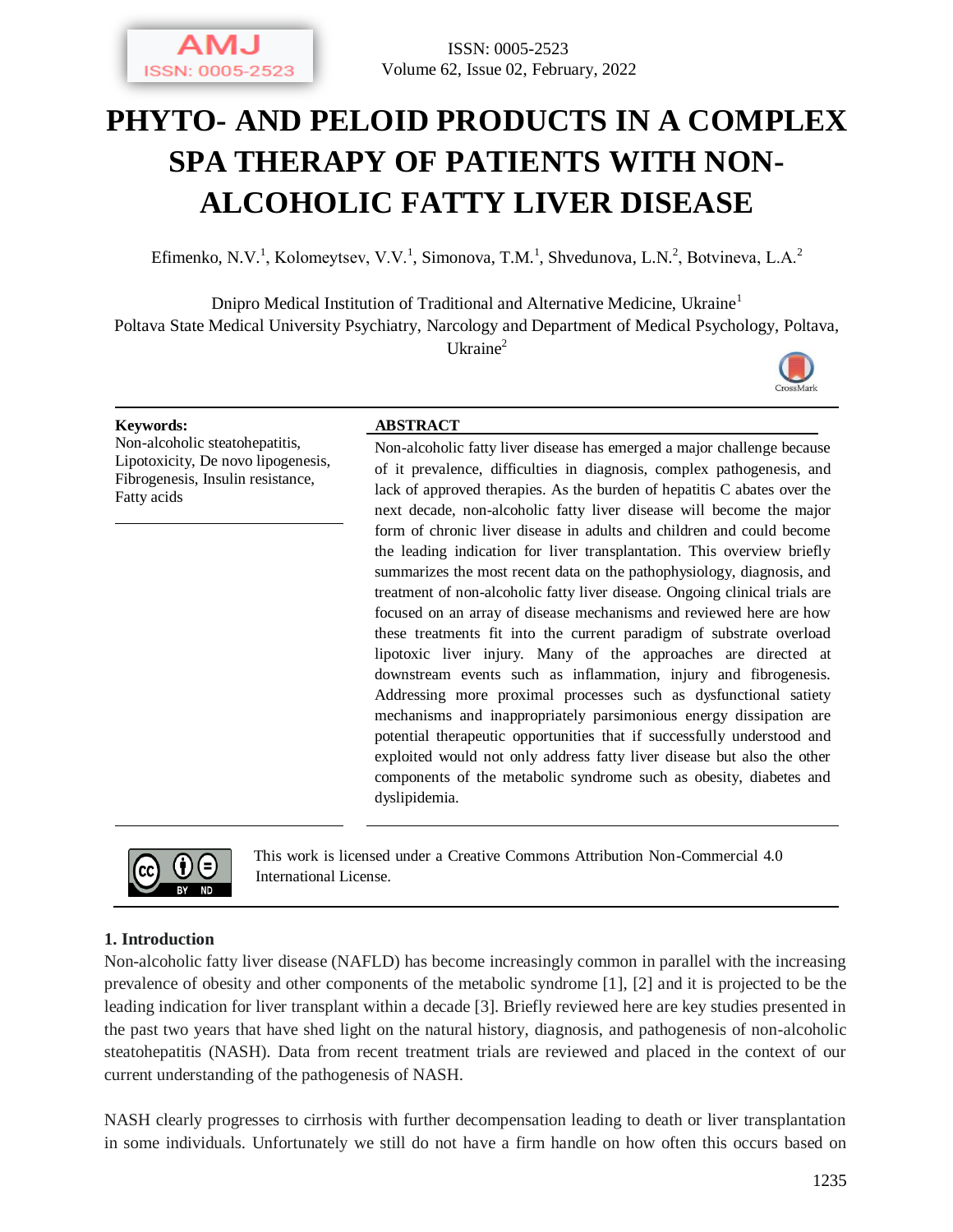longitudinal studies, but the estimates based on cross-sectional data are that 20-30% of adults living in affluent parts of the world consuming a western diet have too much fat in the liver (i.e., NAFLD), 2-5% have the subset of NAFLD in which substantial liver injury is also present (i.e., NASH) and 1-2% of all adults may be at risk for progressing to NASH cirrhosis [4]. The projected annual economic impact of this disease burden has been estimated to be \$103 billion in the US and  $\epsilon$ 35 billion in the UK, Germany, France, and Italy combined [5]. An ability to identify which patients are at greatest risk for progressing to cirrhosis is essential for targeting therapeutic interventions. Several studies have demonstrated the importance of any degree of liver fibrosis in the setting of NAFLD in predicting adverse outcomes. The late Paul Angulo and his coauthors collected data on 619 patients who had repeated liver biopsies (median 12.6 years apart) across multiple continents and reassessed their biopsies by one expert pathologist [6]. They demonstrated that fibrosis, hepatocyte ballooning and portal inflammation but not steatosis correlated with reduced survival. Loomba and colleagues also examined outcomes and demonstrated that fibrosis progression does occur in NAFL (NAFLD that is not NASH) but at a slower rate than in NASH [7].

## **2. Patients and Methods**

Whereas NAFLD can be diagnosed by imaging studies such as ultrasound, computed tomography (CT), or magnetic resonance imaging (MRI), the presence of NASH still requires a liver biopsy to identify the presence and location of its features such as inflammation, hepatocyte ballooning, Mallory-Denk bodies, and early fibrosis [13]. Because of the invasive nature and cost of a biopsy, non-invasive means of detecting NASH and various stages of liver fibrosis are sorely needed. A study measuring specific serum metabolites identified by mass spectrometry plus the presence of elevated AST, fasting insulin and the PNPLA3 genotype was found to be good at discerning NASH from NAFL in a northern European cohort [14]. NASH is primarily a disorder of fat metabolism and thus serum lipidomic studies may offer the best opportunity to find specific lipids in the blood that can distinguish NASH from NAFL. Using a purely lipidomic approach, Loomba and colleagues found specific oxidized arachidonic acid species that robustly differentiated NASH from NAFL in a small but extensively characterized cohort in the US [15]. Non-invasively assessing fibrosis is the other major unmet need in NASH diagnostics. A large number of algorithms based on clinical data and imaging to assess fibrosis have been developed, but their major strength tends to be in identifying advanced fibrosis with less utility in earlier stages [16- 19]. A newer technique takes a different approach by looking at collagen turnover using stable isotope labeling of new collagen [20], a technique that may have promise in treatment trials where current histological, serum and instrument based testing lack sensitivity for small changes over short time periods.

# **3. Results**

Lifestyle modification with a focus on healthy eating, weight loss when needed, and regular exercise remain the cornerstone of therapy in adults [28- 31] and children [32]. When recommending healthy food choices, a Mediterranean diet has been shown to be a good alternative to a western diet [13], [33]. Bariatric surgery can be a good option in selected patients and a long term follow up study has been shown to reverse NASH and even substantial fibrosis in some [34], [35]. However, surgery is possible in only a minority of patients and there is clearly a need for pharmacological therapy [36], [37]. Prior clinical trial data suggest that pioglitazone or vitamin E may be beneficial in non-diabetic NASH patients [38] and the benefit of pioglitazone on reversing NASH and improving fibrosis was recently confirmed in diabetic patients [39]. More recent trial results are reviewed below and the substrate overload lipotoxic liver injury (SOLLI) model of NASH pathogenesis provides an organized approach to understanding these multiple potential points of attack (Fig. 2). There are no approved drugs for NASH but recent trial data suggests that different approaches may be beneficial in subgroups of patients with NASH. It probably makes sense that no single therapy will reverse NASH in all patients since different patients likely manifest the phenotype of NASH in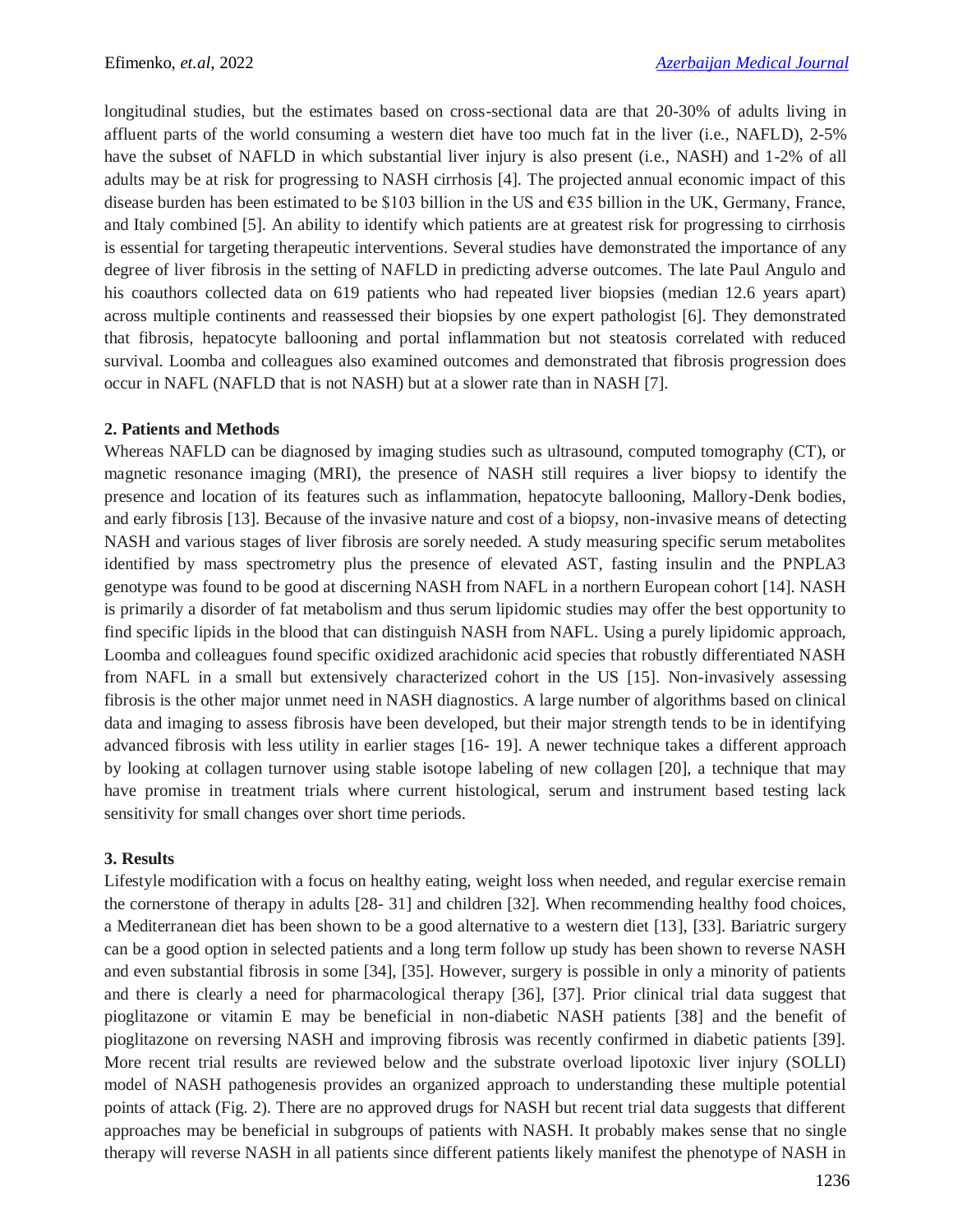

response to different genetic predispositions and environmental exposures. In addition, a major challenge for taking potential treatments through to approval by government agencies has been identifying meaningful trial endpoints. The field has moved forward due to the combined efforts to address these issues by regulatory agencies, industry, and academics [40].

### **4. Discussion**

The facial nerve canal begins to develop as a narrow groove or sulcus within the cartilage of the otic capsule. Ossification then starts from the apical otic ossification center at 21 gestational weeks and from the canalicular ossification center at 26 gestational weeks near the stapedius muscle. The two centers fuse near the region of the oval window until one year after birth [2], [12]. From an anatomical and radiological standpoint, the facial canal is completely developed by four years of age [13]. However, middle ear inflammations can affect the development of the facial canal in children [12]. Also, facial canal dehiscence may develop due to prior ear surgery, trauma and the pressure effect from tumorous lesions [2]. The incidence of facial canal dehiscence was reported in a relatively wide range from 0.5% [5] to 74% [6] based on histologic and surgical studies. Dehiscence of the facial canal must be at least 1 mm in size to be detected during surgery [12]. However, the incidence of facial canal dehiscence is higher in histological studies, since it can be detected in microdehiscences of less than 1 mm in cadaveric studies [2]. Takashi and Sando found that 40% of all dehiscences were detected on the inferior to inferomedial aspect of the facial canal in the posterior half of the oval window area [6]. Baxter revealed that 85% of all dehiscences occurred through the inferior surface of the tympanic segment toward the oval window niche [14]. In fact, it is not possible to see these dehiscent areas with routine otologic surgery.

#### **5. Conclusions**

As we enter an era of increasing genomic, lipidomic and metabolomic information, the future is bright for improving our understanding of the pathogenesis of NASH to the point where we can provide individualized treatment. A challenge in the field now is to correlate the emerging data with treatment responses to attain this goal.

#### **6. REFERENCES**

[1] Rinella ME. Nonalcoholic fatty liver disease: a systematic review. JAMA. 2015;313:2263–73.

[2] Brunt EM, Wong VW, Nobili V, Day CP, Sookoian S, Maher JJ, Bugianesi E, Sirlin CB, Neuschwander-Tetri BA, Rinella ME. Nonalcoholic fatty liver disease. Nat Rev Dis Primers. 2015;1:15080.

[3] Wong RJ, Aguilar M, Cheung R, Perumpail RB, Harrison SA, Younossi ZM, Ahmed A. Nonalcoholic steatohepatitis is the second leading etiology of liver disease among adults awaiting liver transplantation in the United States. Gastroenterology. 2015;148:547–55.

[4] Goh GB, McCullough AJ. Natural history of nonalcoholic fatty liver disease. Dig Dis Sci. 2016;61:1226–33.

[5] Younossi ZM, Blissett D, Blissett R, Henry L, Stepanova M, Younossi Y, Racila A, Hunt S, Beckerman R. The economic and clinical burden of nonalcoholic fatty liver disease in the United States and Europe. Hepatology. 2016;64:1577–86.

[6] Angulo P, Kleiner DE, Dam-Larsen S, Adams LA, Bjornsson ES, Charatcharoenwitthaya P, Mills PR, Keach JC, Lafferty HD, Stahler A, Haflidadottir S, Bendtsen F. Liver fibrosis, but no other histologic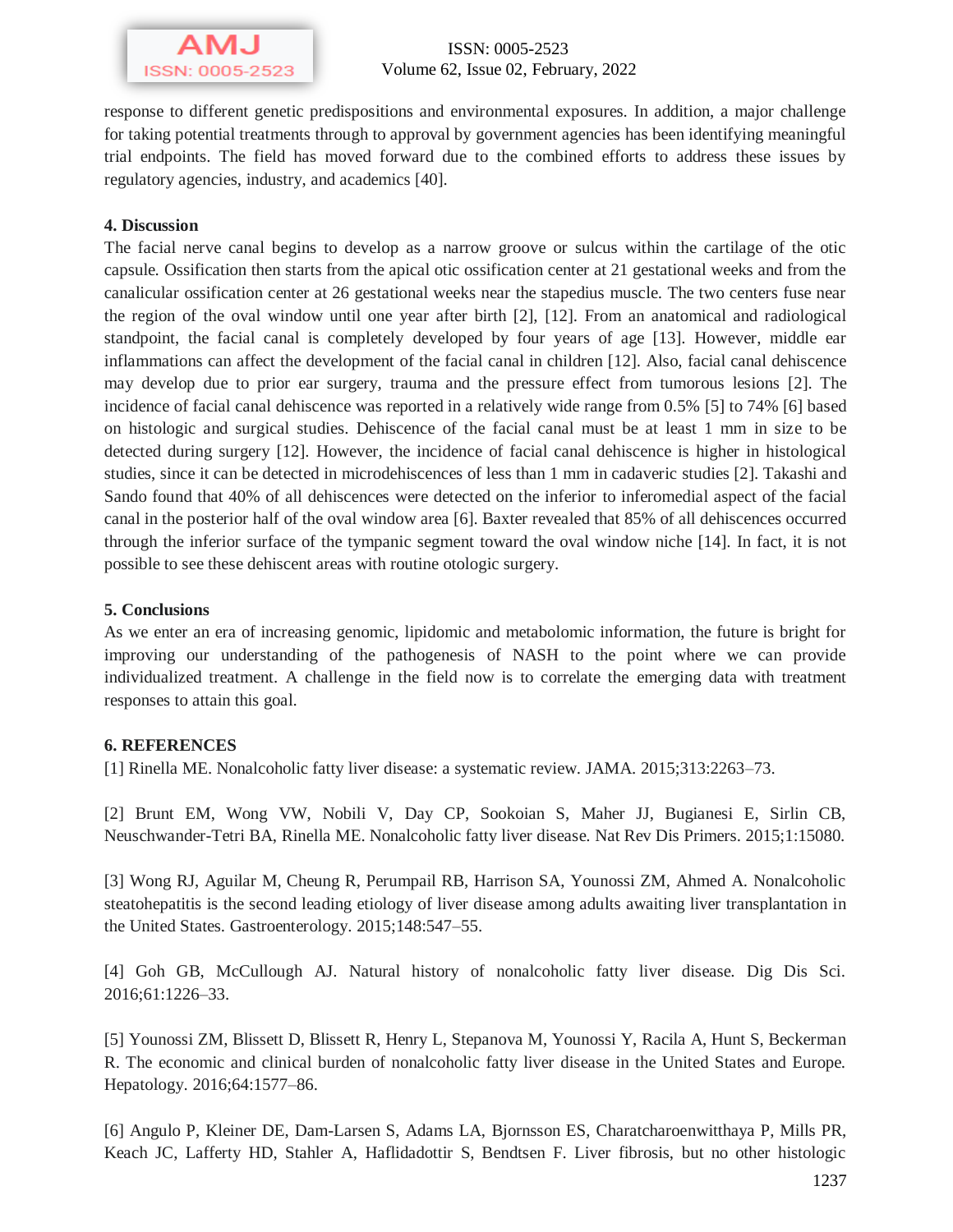features, is associated with long-term outcomes of patients with nonalcoholic fatty liver disease. Gastroenterology. 2015;149:389–97.

[7] Singh S, Allen AM, Wang Z, Prokop LJ, Murad MH, Loomba R. Fibrosis progression in nonalcoholic fatty liver vs nonalcoholic steatohepatitis: A systematic review and meta-analysis of paired-biopsy studies. Clin Gastroenterol Hepatol. 2015;13:643–54.

[8] Kwok R, Choi KC, Wong GL, Zhang Y, Chan HL, Luk AO, Shu SS, Chan AW, Yeung MW, Chan JC, Kong AP, Wong VW. Screening diabetic patients for non-alcoholic fatty liver disease with controlled attenuation parameter and liver stiffness measurements: a prospective cohort study. Gut. 2016;65:1359–68.

[9] Koehler EM, Plompen EP, Schouten JN, Hansen BE, Darwish Murad S, Taimr P, Leebeek FW, Hofman A, Stricker BH, Castera L, Janssen HL. Presence of diabetes mellitus and steatosis is associated with liver stiffness in a general population: The Rotterdam study. Hepatology. 2016;63:138–47.

[10] Unalp-Arida A, Ruhl CE. Noninvasive fatty liver markers predict liver disease mortality in the U.S. population. Hepatology. 2016;63:1170–83.

[11] Reeves HL, Zaki MY, Day CP. Hepatocellular carcinoma in obesity, type 2 diabetes, and NAFLD. Dig Dis Sci. 2016;61:1234–45.

[12] Mittal S, El-Serag HB, Sada YH, Kanwal F, Duan Z, Temple S, May SB, Kramer JR, Richardson PA, Davila JA. Hepatocellular carcinoma in the absence of cirrhosis in United States veterans is associated with nonalcoholic fatty liver disease. Clin Gastroenterol Hepatol. 2016;14:124–31.

[13] European Association for the Study of the Liver (EASL), European Association for the Study of Diabetes (EASD), European Association for the Study of Obesity (EASO). EASL-EASD-EASO Clinical Practice Guidelines for the management of non-alcoholic fatty liver disease. J Hepatol. 2016;64:1388–402.

[14] Zhou Y, Orešič M, Leivonen M, Gopalacharyulu P, Hyysalo J, Arola J, Verrijken A, Francque S, Van Gaal L, Hyötyläinen T, Yki-Järvinen H. Noninvasive detection of nonalcoholic steatohepatitis using clinical markers and circulating levels of lipids and metabolites. Clin Gastroenterol Hepatol. 2016;14:1463–72.

[15] Loomba R, Quehenberger O, Armando A, Dennis EA. Polyunsaturated fatty acid metabolites as novel lipidomic biomarkers for noninvasive diagnosis of nonalcoholic steatohepatitis. J Lipid Res. 2015;56:185– 92.

[16] Kaswala DH, Lai M, Afdhal NH. Fibrosis assessment in nonalcoholic fatty liver disease (NAFLD) in 2016. Dig Dis Sci. 2016;61:1356–64.

[17] Boursier J, Vergniol J, Guillet A, Hiriart JB, Lannes A, Le Bail B, Michalak S, Chermak F, Bertrais S, Foucher J, Oberti F, Charbonnier M, Fouchard-Hubert I, Rousselet MC, Calès P, de Lédinghen V. Diagnostic accuracy and prognostic significance of blood fibrosis tests and liver stiffness measurement by FibroScan in non-alcoholic fatty liver disease. J Hepatol. 2016;65:570–8.

[18] Cassinotto C, Boursier J, de Ledinghen V, Lebigot J, Lapuyade B, Cales P, Hiriart JB, Michalak S, Bail BL, Cartier V, Mouries A, Oberti F, FouchardHubert I, Vergniol J, Aube C. Liver stiffness in